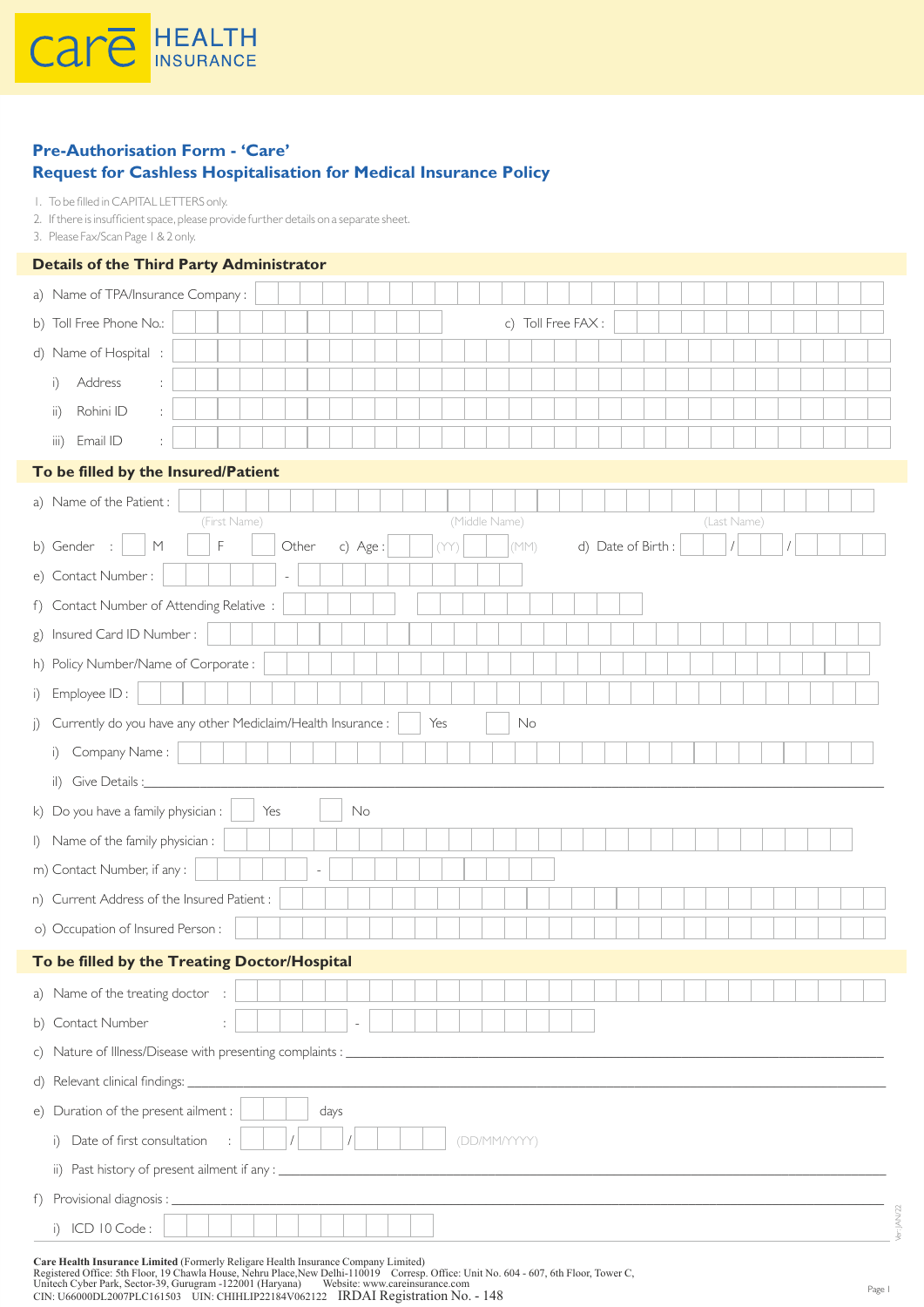| Proposed line of treatment :<br>Medical Management<br>Surgical Management<br>g)                    | Intensive care   | Investigation |
|----------------------------------------------------------------------------------------------------|------------------|---------------|
| Non allopathic treatment                                                                           |                  |               |
|                                                                                                    |                  |               |
|                                                                                                    |                  |               |
| $\left  \cdot \right\rangle$                                                                       |                  |               |
| ICD 10 PCS Code:<br>i)                                                                             |                  |               |
| $\mathcal{I}$                                                                                      |                  |               |
| $\mathsf{k}$                                                                                       |                  |               |
| In case of accident: i) Is it RTA :<br>Yes<br>ii) Date of injury :<br>No<br>$\left  \right\rangle$ |                  | (DD/MM/YYYY)  |
| iii) Reported to Police :<br>iv) FIR No.:<br>Yes<br>No                                             |                  |               |
| v) Injury/Disease caused due to substance abuse/alcohol consumption :<br>Yes<br>No                 |                  |               |
| vi) Test conducted to establish this :<br>(If Yes attach reports)<br>Yes<br>No                     |                  |               |
| m) In case of Maternity:<br>Date of Delivery:<br>G<br>P<br>А                                       |                  | (DD/MM/YYYY)  |
| Details of the patient admitted                                                                    |                  |               |
| a) Date of Admission :<br>b) Time of Admission :<br>(DD/MM/YYYY)                                   |                  | (HH:MM)       |
| c) Is this an emergency/a planned hospitalization event?:<br>Emergency<br>Planned                  |                  |               |
| e) Days in ICU :<br>d) Expected no. of days stay in hospital :<br>days<br>days                     | f) Room Type : _ |               |
| Per Day Room Rent + Nursing & Service Charges + Patient's Diet<br>$\ddagger$                       | : Rs.            |               |
| Expected cost for Investigation + Diagnostics<br>g)                                                | : Rs.            |               |
| h) ICU Charges                                                                                     | : Rs.            |               |
| OT Charges<br>$\left  \right $                                                                     | : Rs.            |               |
| Professional Fees Surgeon + Anesthetist Fees + Consultation Charges<br>$\big)$                     | : Rs.            |               |
| k) Medicines + Consumables + Cost of Implants (if applicable please specify).                      | : Rs.            |               |
| Other hospital Expenses: if any<br>$\left  \right\rangle$                                          | : Rs.            |               |
| m) All inclusive package charges if any applicable                                                 | : Rs.            |               |
| n) Sum Total expected cost of hospitalization                                                      | : Rs.            |               |
| Mandatory: Past History of any chronic illness<br>If yes, since (month/year)                       |                  |               |
| <b>Diabetes</b><br>(MM/YY)                                                                         |                  |               |
| Heart Disease<br>(MM/YY)                                                                           |                  |               |
| Hypertension<br>(MM/YY)                                                                            |                  |               |
| Hyperlipidemias<br>(MM/YY)                                                                         |                  |               |
| Osteoarthritis<br>(MM/YY)                                                                          |                  |               |
| Asthma/COPD/Bronchitis<br>(MM/YY)                                                                  |                  |               |
| Cancer<br>(MM/YY)                                                                                  |                  |               |
| Alcohol or drug abuse<br>(MM/YY)                                                                   |                  |               |
| Any HIV or STD / Related ailments<br>(MM/YY)<br>Any other Ailment give details:                    |                  |               |